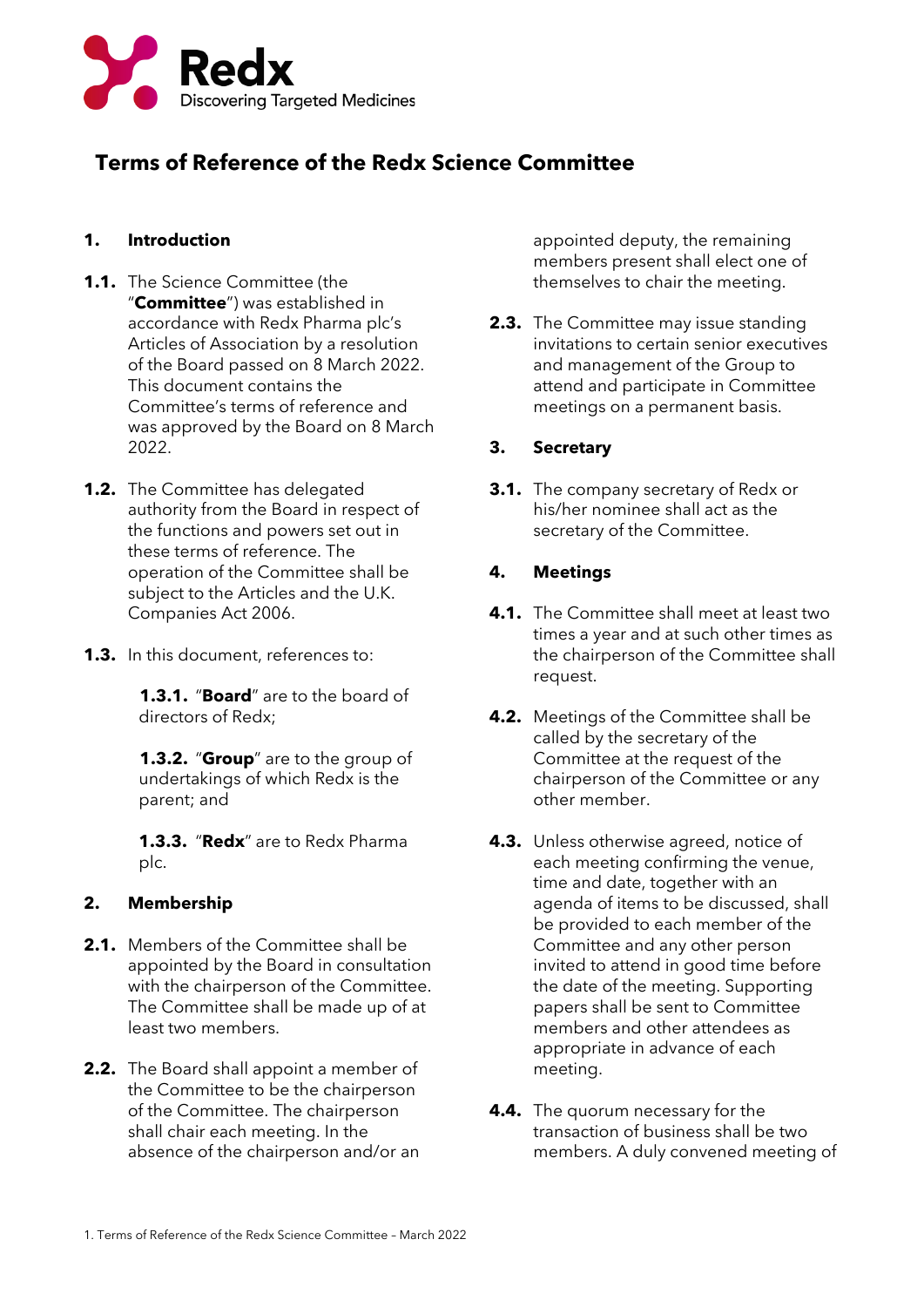

the Committee at which a quorum is present shall be competent to exercise all or any of the authorities, powers and discretions vested in or exercisable by the Committee.

### **5. Minutes of Meetings**

- **5.1.** The secretary of the Committee shall minute the proceedings and resolutions of all Committee meetings, with scientific support as required, including the names of those present and in attendance.
- **5.2.** Minutes of Committee meetings shall be circulated promptly to all members of the Committee.

#### **6. Duties**

- **6.1.** The Committee shall assist the Board in reviewing, assessing and overseeing the quality, competitiveness and integrity of the Group's research and development ("**R&D**") activities.
- **6.2.** The Committee shall:

**6.2.1.** review and assess the Group's R&D programs and strategies and provide input on key aspects though a portfolio review process agreed with the Group's senior executives and management;

**6.2.2.** monitor and oversee the Group's progress in achieving, and make recommendations to the Board about, R&D goals, prioritisation and objectives;

**6.2.3.** perform strategic reviews of the Group's key R&D programs as well as on the scientific and R&D aspects of licensing, strategic partnerships and acquisitions or divestures;

**6.2.4.** review the Group's scientific publication and communications plan;

**6.2.5.** review and assess the Group's intellectual property portfolio and strategy;

**6.2.6.** evaluate and challenge the effectiveness and competitiveness of the R&D endeavours of the Group;

**6.2.7.** oversee the responsibility of the Group's senior executives and management to assess and manage risks associated with the Group's R&D programs and regulatory matters;

**6.2.8.** serve as a resource for the Group's senior executives and management to consult on scientific and regulatory matters as reasonably requested; and

**6.2.9.** oversee good governance of all R&D activities in line with regulatory and ethical standards, including maintaining scientific integrity, ensuring research involving animals is ethical and responsible and ensuring patient rights and wellbeing, and assist in the formulation of appropriate policies.

- **6.3.** The Committee shall identify and report to the Board on significant emerging science and technology issues and trends that may impact the Group.
- **6.4.** The Committee shall also work and liaise as necessary with other Board committees and shall consider other matters as may be referred to the Committee by the Board from time to time.